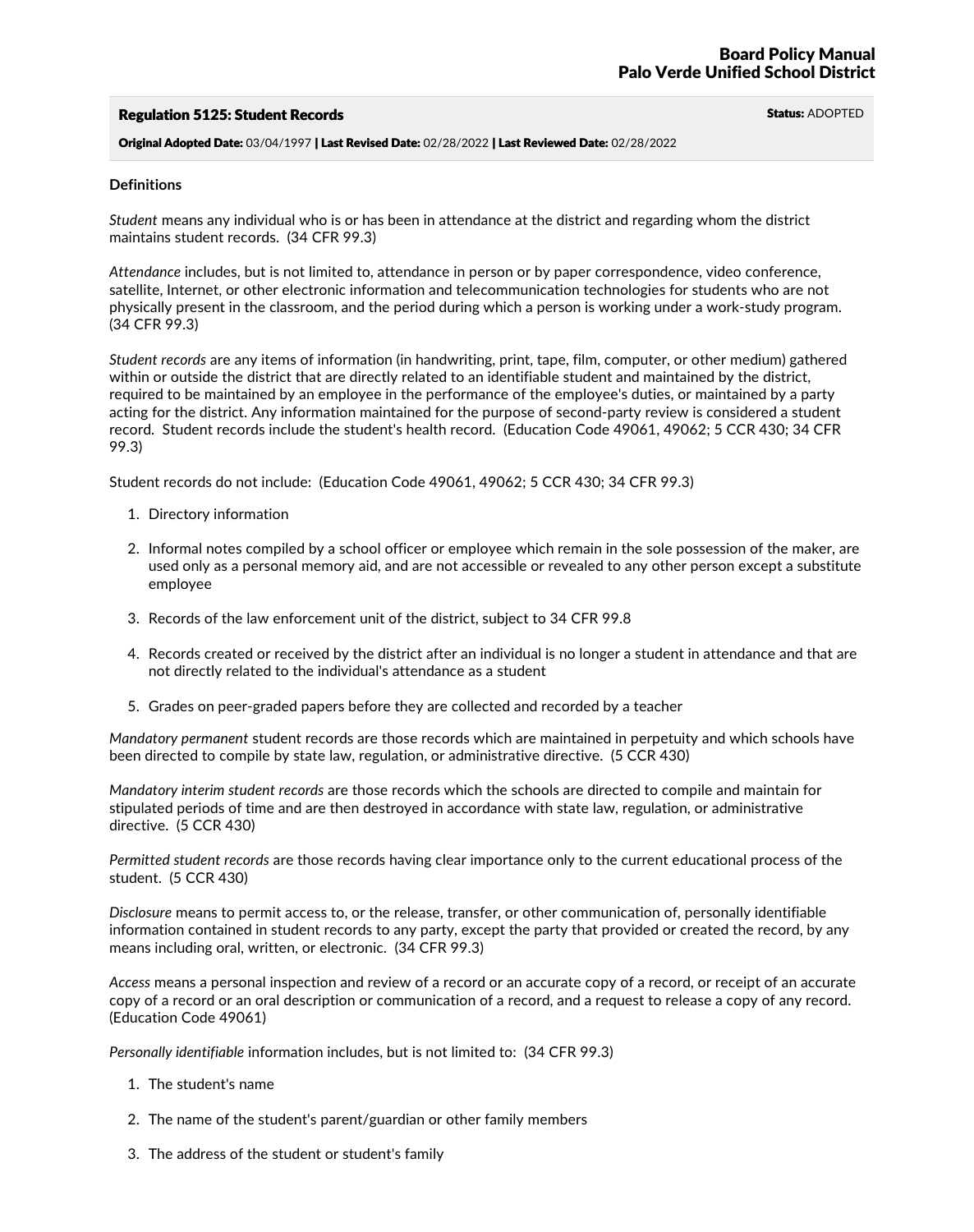- 4. <sup>A</sup> personal identifier, such as the student's social security number, student number, or biometric record (e.g., fingerprints, retina and iris patterns, voiceprints, DNA sequence, facial characteristics, and handwriting)
- 5. Other indirect identifiers, such as the student's date of birth, place of birth, and mother's maiden name
- 6. Other information that, alone or in combination, is linked or linkable to a specific student that would allow a reasonable person in the school community, who does not have personal knowledge of the relevant circumstances, to identify the student with reasonable certainty
- 7. Information requested by a person who the district reasonably believes knows the identity of the student to whom the student record relates

*Adult student* is a person who is or was enrolled in school and who is at least 18 years of age. (5 CCR 430)

*Parent/guardian* means a natural parent, an adopted parent, legal guardian, surrogate parent, or foster parent. (Education Code 49061, 56050, 56055)

*Legitimate educational interest* is an interest held by any school official, employee, contractor, or consultant whose duties, responsibilities, or contractual obligations to the district, whether routine or as a result of special circumstances, require access to information contained in student records.

*School officials* and employees are officials or employees, including teachers*,* whose duties and responsibilities to the district, whether routine or as a result of special circumstances, require that they have access to student records. (34 CFR 99.31)

*Contractor or consultant* is anyone with a formal written agreement or contract with the district regarding the provision of services or functions outsourced by the district. Contractor or consultant shall not include a volunteer or other party. (Education Code 49076)

*Custodian of records* is the employee responsible for the security of student records maintained by the district and for devising procedures for assuring that access to such records is limited to authorized persons. (5 CCR 433)

*County placing agency* means the county social service department or county probation department. (Education Code 49061)

# **Persons Granted Absolute Access**

In accordance with law, absolute access to any student records shall be granted to:

- 1. Parents/guardians of students younger than age 18 years, including the parent who is not the student's custodial parent (Education Code 49069.7; Family Code 3025)
- 2. An adult student age 18 years or older, or a student under the age of 18 years who attends a postsecondary institution, in which case the student alone shall exercise rights related to his/her *the* student*'s* records and grant consent for the release of records (34 CFR 99.3, 99.5)
- 3. Parents/guardians of an adult student with disabilities who is age 18 years or older and has been declared incompetent under state law (Education Code 56041.5)

#### **Access for Limited Purpose/Legitimate Educational Interest**

The following persons or agencies shall have access to those particular records that are relevant to their legitimate educational interest or other legally authorized purpose:

- 1. Parents/guardians of a student 18 years of age or older who is a dependent child as defined in 26 USC 152 (Education Code 49076; 34 CFR 99.31)
- 2. Students who are age 16 or older or who have completed the 10th grade (Education Code 49076)
- 3. School officials and employees, consistent with the definition provided in the section "Definitions" above (Education Code 49076; 34 CFR 99.31)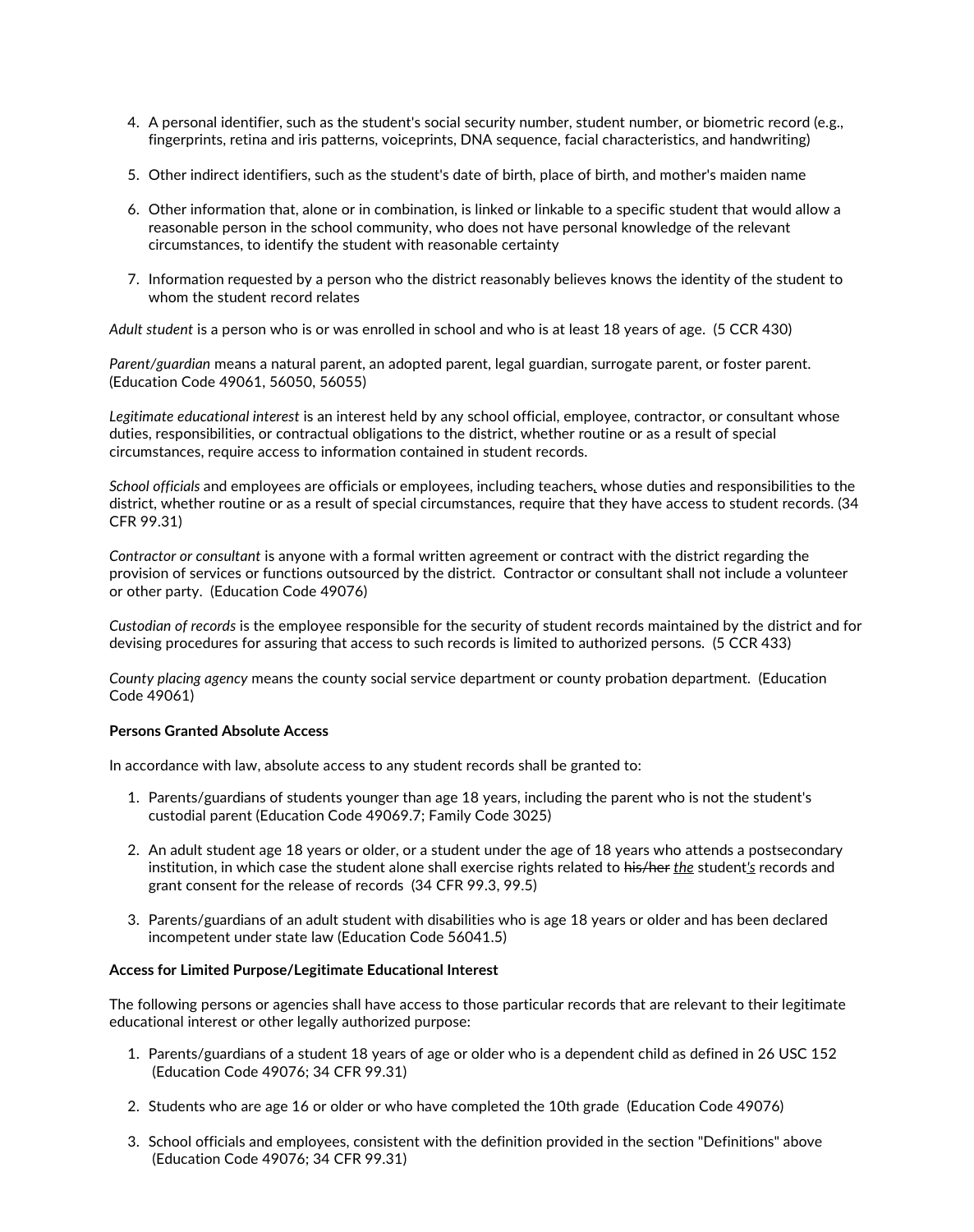- 4. Members of a school attendance review board (SARB) appointed pursuant to Education Code 48321 who are authorized representatives of the district and any volunteer aide age 18 or older who has been investigated,<br>selected, and trained by the SARB to provide follow-up services to a referred student (Education Code 49076)
- 5. Officials and employees of other public schools, school systems, or postsecondary institutions where the student intends or is directed to enroll, including local, county, or state correctional facilities where educational programs leading to high school graduation are provided, or where the student is already enrolled, as long as the disclosure is for purposes related to the student's enrollment or transfer (Education Code 49076; 34 CFR 99.31)

Unless the annual parent/guardian notification issued pursuant to Education Code 48980 includes a statement that the district may disclose students' personally identifiable information to officials of another school, school system, or postsecondary institution where the student seeks or intends to enroll, the Superintendent or designee shall, when such a disclosure is made, make a reasonable attempt to notify the parent/guardian or adult student at the last known address, provide a copy of the record that is disclosed, and give the parent/guardian or adult student an opportunity for a hearing to challenge the record. (34 CFR 99.34)

6. The Student Aid Commission, to provide the grade point average (GPA) of all district students in grade 12 and, when required, verification of high school graduation or its equivalent of all students who graduated in the prior academic year, for use in the Cal Grant postsecondary financial aid program. However, such information shall not be submitted when students opt out or are permitted by the rules of the Student Aid Commission to provide test scores in lieu of the GPA. (Education Code 69432.9, 69432.92)

No later than January 1 each year, the Superintendent or designee shall notify each student in grade 11, and the student's parents/guardians if the student is under age 18 years, that the student's GPA will be forwarded to the Student Aid Commission by October 1 unless the student opts out within a period of time specified in the notice, which shall not be less than 30 days. (Education Code 69432.9)

Students' social security numbers shall not be included in the submitted information unless the Student Aid Commission deems it necessary to complete the financial aid application and the Superintendent or designee obtains permission from the student's parent/guardian, or from the adult student, to submit the social security number. (Education Code 69432.9)

- 7. Federal, state, and local officials, as needed for an audit or evaluation of, or compliance with, a state or federally funded education program and in accordance with a written agreement developed pursuant to 34 CFR 99.35 (Education Code 49076; 34 CFR 99.3, 99.31, 99.35)
- 8. Any county placing agency acting as an authorized representative of a state or local educational agency which is required to audit or evaluate a state or federally supported education program pursuant to item #7 above (Education Code 49076)
- 9. Any person, agency, or organization authorized in compliance with a court order or lawfully issued subpoena (Education Code 49077; 5 CCR 435; 34 CFR 99.31)

Unless otherwise instructed by the court, the Superintendent or designee shall, prior to disclosing a record pursuant to a court order or subpoena, give the parent/guardian or adult student at least three days' notice of the name of the requesting agency and the specific record requested, if lawfully possible within the requirements of the judicial order. (Education Code 49077; 5 CCR 435; 34 CFR 99.31)

- 10. Any district attorney who is participating in or conducting a truancy mediation program or participating in the presentation of evidence in a truancy petition (Education Code 49076)
- 11. A district attorney's office for consideration against a parent/guardian for failure to comply with compulsory education laws (Education Code 49076)
- 12. Any probation officer, district attorney, or counsel of record for a student who is a minor for the purposes of conducting a criminal investigation or an investigation in regards to declaring the minor a ward of the court or involving a violation of a condition of probation, subject to evidentiary rules specified in Welfare and Institutions Code 701 (Education Code 49076)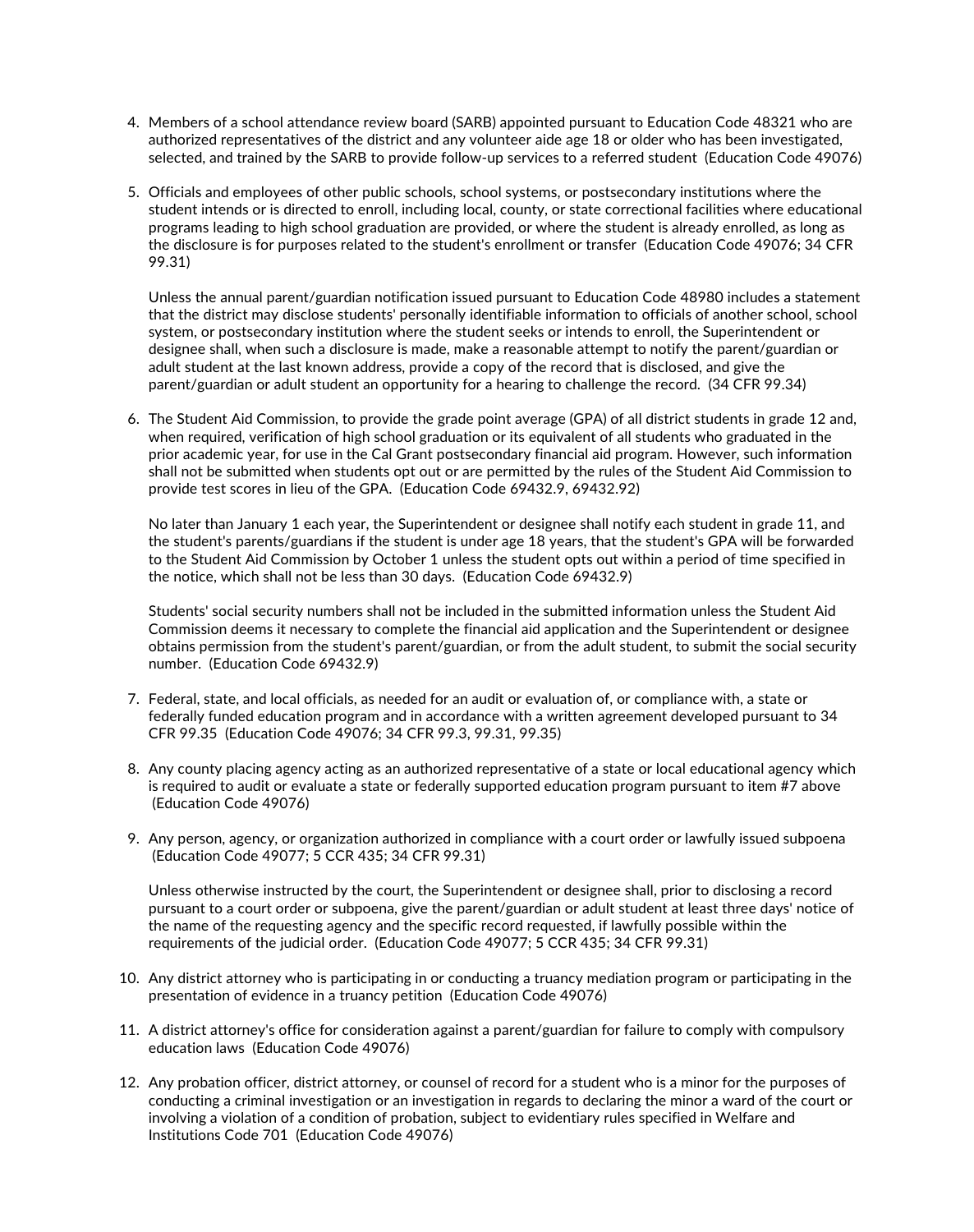When disclosing records for these purposes, the Superintendent or designee shall obtain written certification from the recipient of the records that the information will not be disclosed to another party without prior written consent of the student's parent/guardian or the holder of the student's educational rights, unless specifically authorized by state or federal law. (Education Code 49076)

13. Any judge or probation officer for the purpose of conducting a truancy mediation program for a student or for the purpose of presenting evidence in a truancy petition pursuant to Welfare and Institutions Code 681 (Education Code 49076)

In such cases, the judge or probation officer shall certify in writing to the Superintendent or designee that the information will be used only for truancy purposes. Upon releasing student information to a judge or probation officer, the Superintendent or designee shall inform, or provide written notification to, the student's parent/guardian within 24 hours. (Education Code 49076)

14. A foster family agency with jurisdiction over a currently enrolled or former student; short-term residential treatment program staff responsible for the education or case management of a student; or a caregiver who has direct responsibility for the care of a student, including a certified or licensed foster parent, an approved relative or nonrelated extended family member, or a resource family, as defined (Education Code 49076)

Such individuals shall have access to the student's current or most recent records of grades, transcripts, attendance, discipline, online communication on platforms established by schools for students and parents/guardians, and any individualized education program or Section 504 plan developed and maintained by the district (Education Code 49069.3)

- 15. A student age 14 years or older who is both a homeless student and an unaccompanied minor as defined in 42 USC 11434a (Education Code 49076)
- 16. An individual who completes items #1-4 of the caregiver's authorization affidavit pursuant to Family Code 6552 and signs the affidavit for the purpose of enrolling a minor in school (Education Code 49076)
- 17. A caseworker or other representative of a state or local child welfare agency or tribal organization that has legal responsibility in accordance with state or tribal law for the care and protection of a student, provided that the individual is authorized by the agency or organization to receive the records and the information requested is directly related to providing assistance to address the student's educational needs (Education Code 49076; 20 USC 1232(g))
- 18. Appropriate law enforcement authorities, in circumstances where Education Code 48902 requires that the district provide special education and disciplinary records of a student with disabilities who is suspended or expelled for committing an act violating Penal Code 245 (Education Code 48902, 49076)

When disclosing such records, the Superintendent or designee shall obtain written certification by the recipient of the records as described in item #12 above. (Education Code 49076)

19. Designated peace officers or law enforcement agencies in cases where the district is authorized by law to assist law enforcement in investigations of suspected criminal conduct or kidnapping and a written parental consent, lawfully issued subpoena, or court order is submitted to the district, or information is provided to it indicating that an emergency exists in which the student's information is necessary to protect the health or safety of the student or other individuals (Education Code 49076.5)

In such cases, the Superintendent or designee shall provide information about the identity and location of the student as it relates to the transfer of that student's records to another public school district in California or any other state or to a California private school. (Education Code 49076.5)

When disclosing records for the above purposes, the Superintendent or designee shall obtain the necessary documentation to verify that the person, agency, or organization is a person, agency, or organization that is permitted to receive such records.

Any person, agency, or organization granted access is prohibited from releasing information to another person,<br>agency, or organization without written permission from the parent/guardian or adult student unless specificall allowed by state law or the federal Family Educational Rights and Privacy Act. (Education Code 49076)

In addition, the parent/guardian or adult student may provide written consent for access to be granted to persons,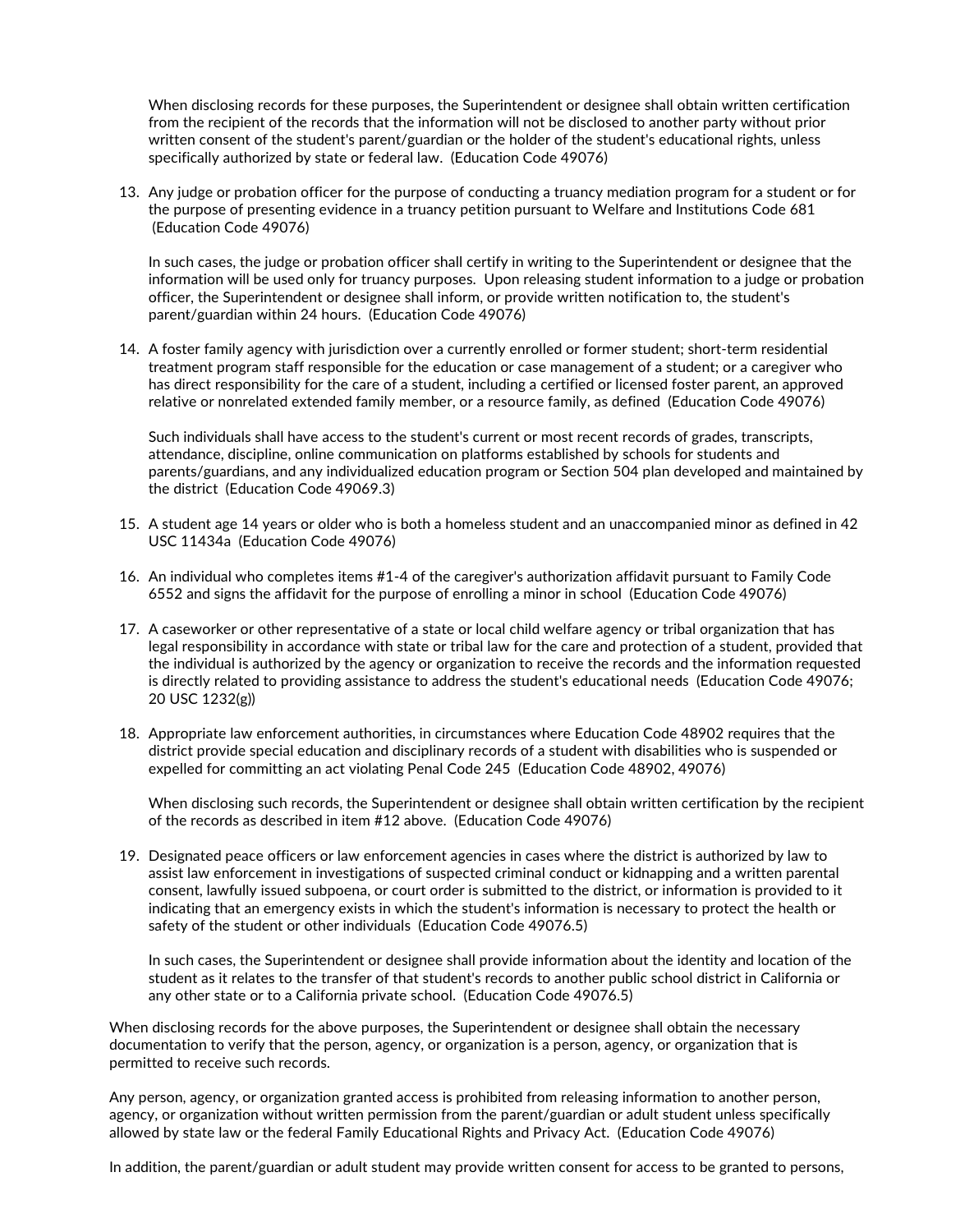agencies, or organizations not afforded access rights by law. The written consent shall specify the records to be released and the party or parties to whom they may be released. (Education Code *49061,* 49075)

Only a parent/guardian having legal custody of the student may consent to the release of records to others. Either parent/guardian may grant consent if both parents/guardians notify the district, in writing, that such an agreement has been made. (Education Code 49061)

### **Discretionary Access**

At the discretion of the Superintendent or designee, information may be released from a student's records to the following:

1. Appropriate persons, including parents/guardians of a student, in an emergency ifthe health and safety of the student or other persons are at stake (Education Code 49076; 34 CFR 99.31, 99.32, 99.36)

When releasing information to any such appropriate person, the Superintendent or designee shall record information about the threat to the health or safety of the student or any other person that formed the basis for the disclosure and the person(s) to whom the disclosure was made. (Education Code 49076; 34 CFR 99.32)

Unless it would further endanger the health or safety of the student or other persons, the Superintendent or designee shall inform the parent/guardian or adult student within one week of the disclosure that the disclosure was made, of the articulable and significant threat to the health or safety of the student or other individuals that formed the basis for the disclosure, and of the parties to whom the disclosure was made.

- 2. Accrediting associations in order to carry out their accrediting functions (Education Code 49076; 34 CFR 99.31)
- 3. Under the conditions specified in Education Code 49076 and 34 CFR 99.31, organizations conducting studies on behalf of educational institutions or agencies for the purpose of developing, validating, or administering predictive tests, administering student aid programs, or improving instruction, provided that: (Education Code 49076; 34 CFR 99.31)
	- a. The study is conducted in a manner that does not permit personal identification of parents/guardians and students by individuals other than representatives of the organization who have legitimate interests in the information.
	- b. The information is destroyed when no longer needed for the purposes for which the study is conducted.
	- c. The district enters into a written agreement with the organization that complies with 34 CFR 99.31.
- 4. Officials and employees of private schools or school systems where the student is enrolled or intends to enroll, subject to the rights of parents/guardians as provided in Education Code <sup>49068</sup> and in compliance with <sup>34</sup> CFR 99.34 (Education Code 49076; 34 CFR 99.31, 99.34)
- 5. Local health departments operating countywide or regional immunization information and reminder systems and the California Department of Public Health unless the parent/guardian has requested that no disclosures of this type be made (Health and Safety Code 120440)
- 6. Contractors and consultants having a legitimate educational interest based on services or functions which have been outsourced to them through a formal written agreement or contract by the district, excluding volunteers or other parties (Education Code 49076)
- 7. Agencies or organizations in connection with the student's application for or receipt of financial aid, provided that information permitting the personal identification of a student or the student's parents/guardians for these purposes is disclosed only as may be necessary to determine the eligibility of the student for financial aid, determine the amount of financial aid, determine the conditions which will be imposed regarding the financial aid, or enforce the terms or conditions of the financial aid (Education Code 49076; 34 CFR 99.31, 99.31,
- 8. County elections officials for the purpose of identifying students eligible to register to vote or offering such students an opportunity to register, subject to the provisions of 34 CFR 99.37 and under the condition that any information provided on this basis shall not be used for any other purpose or transferred to any other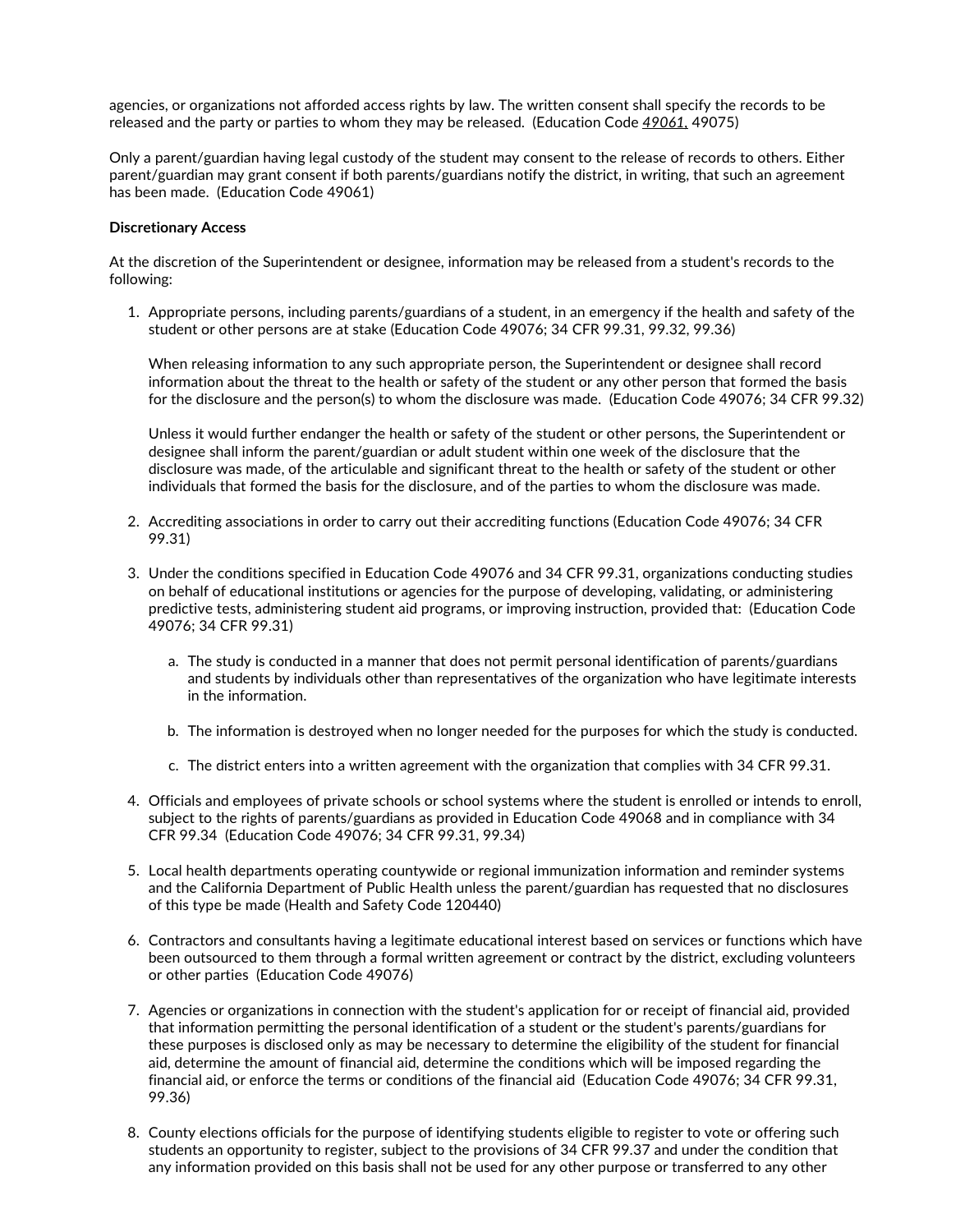person or agency (Education Code 49076; 34 CFR 99.31, 99.37)

When disclosing records for the above purposes, the Superintendent or designee shall obtain the necessary documentation to verify that the person, agency, or organization is a person, agency, or organization that is permitted to receive such records.

Any person, agency, or organization granted access is prohibited from releasing information to another person,<br>agency, or organization without written permission from the parent/guardian or adult student unless specificall allowed by state law or the federal Family Educational Rights and Privacy Act. (Education Code 49076)

### **De-identification of Records**

When authorized by law for any program audit, educational research, or other purposes, the Superintendent or designee may release information from a student record without prior consent of the parent/guardian or adult student after the removal of all personally identifiable information. Prior to releasing such information, the Superintendent or designee shall make a reasonable determination that the student's identity is not personally identifiable, whether through single or multiple releases and taking into account other reasonably available information. (Education Code 49074, 49076; 34 CFR 99.31)

## **Process for Providing Access to Records**

Student records shall be maintained in a central file at the school attended by the student or, when records are maintained in different locations, a notation shall be placed in the central file indicating where other records may be found. Parents/guardians shall be notified of the location of student records if not centrally located. (Education Code 49069; 5 CCR 433)

The custodian of records shall be responsible for the security of student records and shall ensure that access is limited to authorized persons. (5 CCR 433)

The custodian of records shall develop reasonable methods, including physical, technological, and administrative controls, to ensure that school officials and employees obtain access to only those student records in which they have legitimate educational interests. (34 CFR 99.31)

To inspect, review, or obtain copies of student records, authorized persons shall submit a request to the custodian of records. Prior to granting the request, the custodian of records shall authenticate the individual's identity. For any individual granted access based on a legitimate educational interest, the request shall specify the interest involved.

When required by law, the parent/guardian or an adult student shall provide written, signed, and dated consent before the district discloses the student record. Such consent may be given through electronic means in those cases where it can be authenticated. The district's consent form shall specify the records that may be disclosed, state the purpose of the disclosure, and identify the party or class of parties to whom the disclosure may be made. Upon request by the parent/guardian or an adult student, the district shall provide him/her a copy of the records disclosed. (34 CFR 99.30)

If the parent/guardian or an adult student refuses to provide written consent for the release of student information,<br>the Superintendent or designee shall not release the information, unless it is otherwise subject to rele court order or a lawful subpoena.

Within five business days following the date of request, the authorized person shall be granted access to inspect, review, and obtain copies of student records during regular school hours. (Education Code 49069)

Qualified certificated personnel shall be available to interpret records when requested. (Education Code 49069)

The custodian of records or the Superintendent or designee shall prevent the alteration, damage, or loss of records during inspection. (5 CCR 435)

# **Access Log**

A log shall be maintained for each student's record which lists all persons, agencies, or organizations requesting or receiving information from the records and the legitimate educational interest of the requester. (Education Code 49064)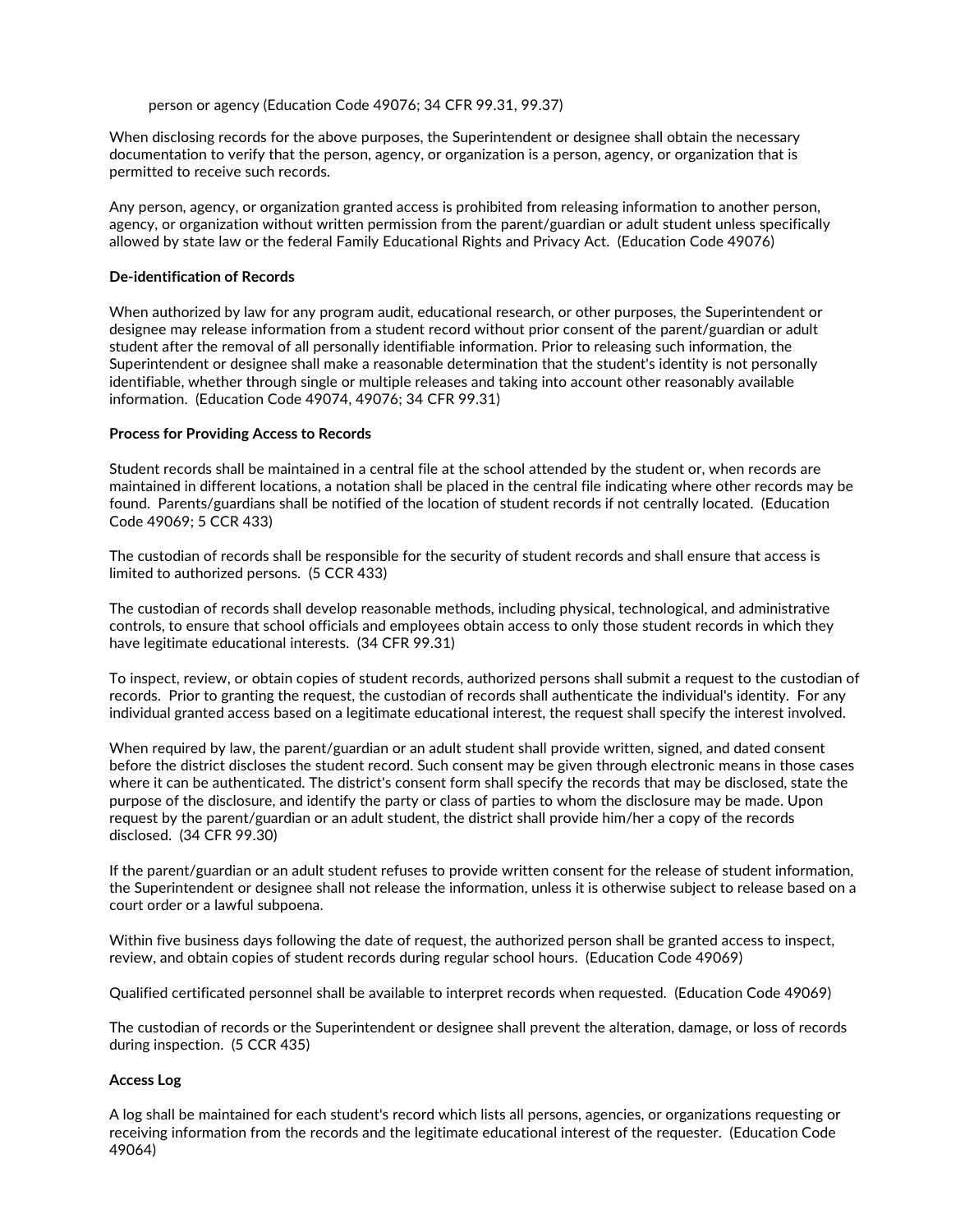In every instance of inspection by persons who do not have assigned educational responsibility, the custodian of records shall make an entry in the log indicating the record inspected, the name of the person granted access, the reason access was granted, and the time and circumstances of inspection. (5 CCR 435)

The log shall include requests for access to records by:

- 1. Parents/guardians or adult students
- 2. Students who are 16 years of age or older or who have completed the 10th grade
- 3. Parties obtaining district-approved directory information
- 4. Parties who provide written parental consent, in which case the consent notice shall be filed with the record pursuant to Education Code 49075
- 5. School officials and employees who have a legitimate educational interest
- 6. Law enforcement personnel seeking to enforce immigration laws

The log shall be accessible only to the parent/guardian, adult student, dependent adult student, custodian of records, and certain state or federal officials. (Education Code 49064; 5 CCR 432)

#### **Duplication of Student Records**

To provide copies of any student record, the district shall charge a reasonable fee not to exceed the actual cost of providing the copies. No charge shall be made for providing up to two transcripts or up to two verifications of various records for any former student. No charge shall be made to locate or retrieve any student record. (Education Code 49065)

#### **Changes to Student Records**

Only or a parent/guardian having legal custody of a student or a student who is 18 years of age or is attending an institution of postsecondary education may challenge the content of a record or offer a written response to a record. (Education Code 49061)

No additions or change shall be made to a student's record after high school graduation or permanent departure, other than routine updating unless required by law or with prior consent of the parent/guardian or adult student. (Education Code, 49070; 5 CCR 437)

Any request to change a student's legal name in the student's mandatory permanent student record shall be accompanied with appropriate documentation.

Any challenge to the content of a student's record shall be filed in accordance with the process specified in AR 5125.3 - Challenging Student Records. (Education Code 49070)

#### **Retention and Destruction of Student Records**

All anecdotal information and assessment reports maintained as student records shall be dated and signed by the individual who originated the data. (5 CCR 431)

The following mandatory permanent student records shall be kept indefinitely: (5 CCR 432, 437)

- 1. Legal name of student
- 2. Date and place of birth and method of verifying birth date
- 3. Sex of student
- 4. Name and address of parent/guardian of minor student
	- a. Address of minor student if different from the above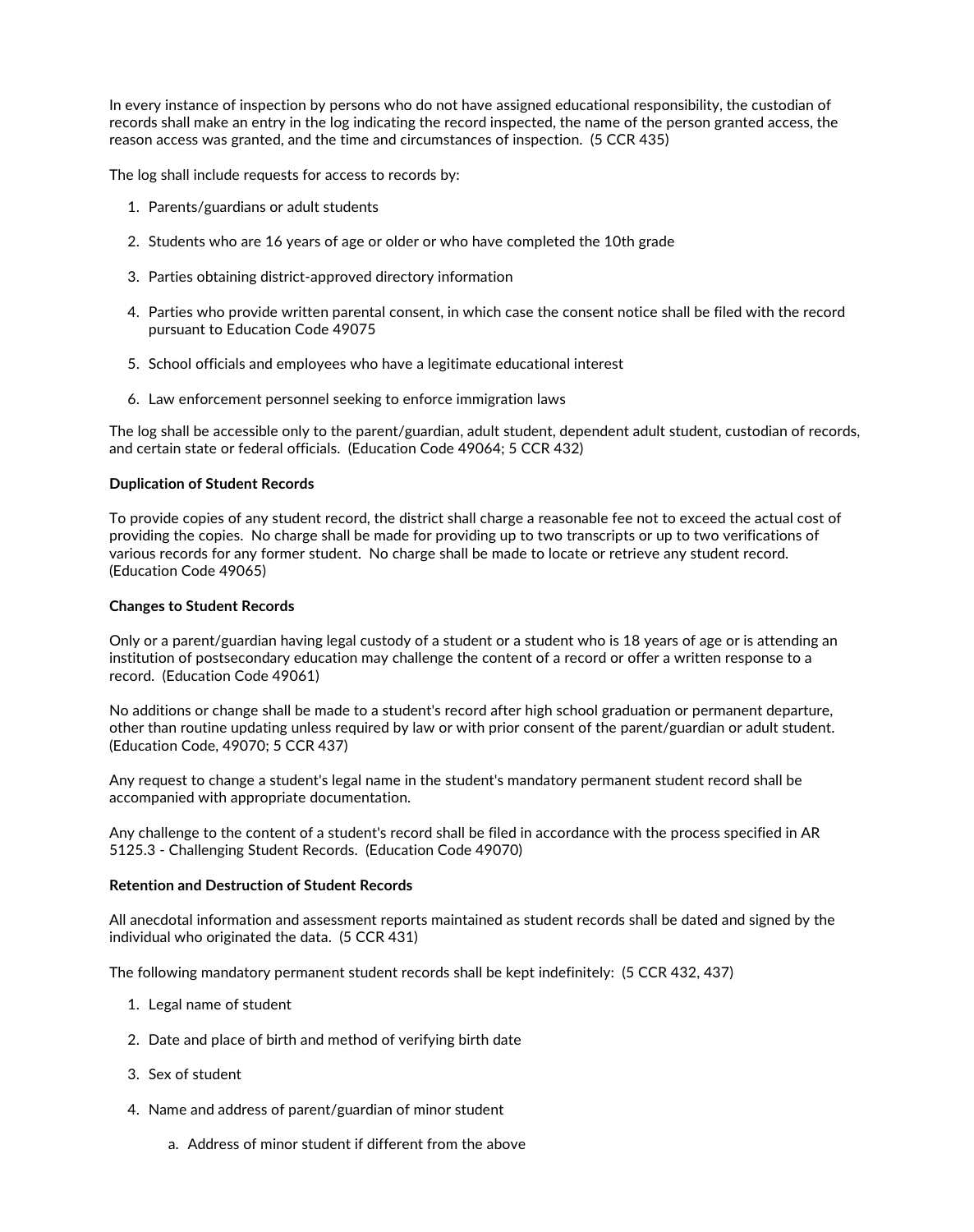- b. Annual verification of parent/guardian's name and address and student's residence
- 5. Entrance and departure dates of each school year and for any summer session or other extra session
- 6. Subjects taken during each year, half-year, summer session, or quarter, and marks or credits given
- 7. Verification of or exemption from required immunizations
- 8. Date of high school graduation or equivalent

Mandatory interim student records, unless forwarded to another district, shall be maintained subject to destruction during the third school year after the school year in which they originated, following a determination that their usefulness has ceased or the student has left the district. These records include: (Education Code 48918, 51747; 5 CCR 432, 437, 16027)

- 1. Expulsion orders and the causes therefor
- 2. A log identifying persons or agencies who request or receive information from the student record
- 3. Health information, including verification or waiver of the health screening for school entry
- 4. Information on participation in special education programs, including required tests, case studies, authorizations, and evidence of eligibility for admission or discharge
- 5. Language training records
- 6. Progress slips/notices required by Education Code 49066 and 49067
- 7. Parental restrictions/stipulations regarding access to directory information
- 8. Parent/guardian or adult student rejoinders to challenged records and to disciplinary action
- 9. Parent/guardian authorization or denial of student participation in specific programs
- 10. Results of standardized tests administered within the past three years
- 11. Written findings resulting from anevaluation conducted after a specified number of missed assignments to determine whether it is in a student's best interest to remain in independent study

Permitted student records may be destroyed six months after the student completes or withdraws from the educational program, including: (5 CCR 432, 437)

- 1. Objective counselor and/or teacher ratings
- 2. Standardized test results older than three years
- 3. Routine disciplinary data
- 4. Verified reports of relevant behavioral patterns
- 5. All disciplinary notices
- 6. Supplementary attendance records

Records shall be destroyed in a way that assures they will not be available to possible public inspection in the process of destruction. (5 CCR 437)

# **Transfer of Student Records**

When a student transfers into this district from any other school district or a private school, the Superintendent or designee shall inform the student's parent/guardian of rights regarding student records, including the right to review, challenge, and receive <sup>a</sup> copy of student records. (Education Code 49068; <sup>5</sup> CCR 438)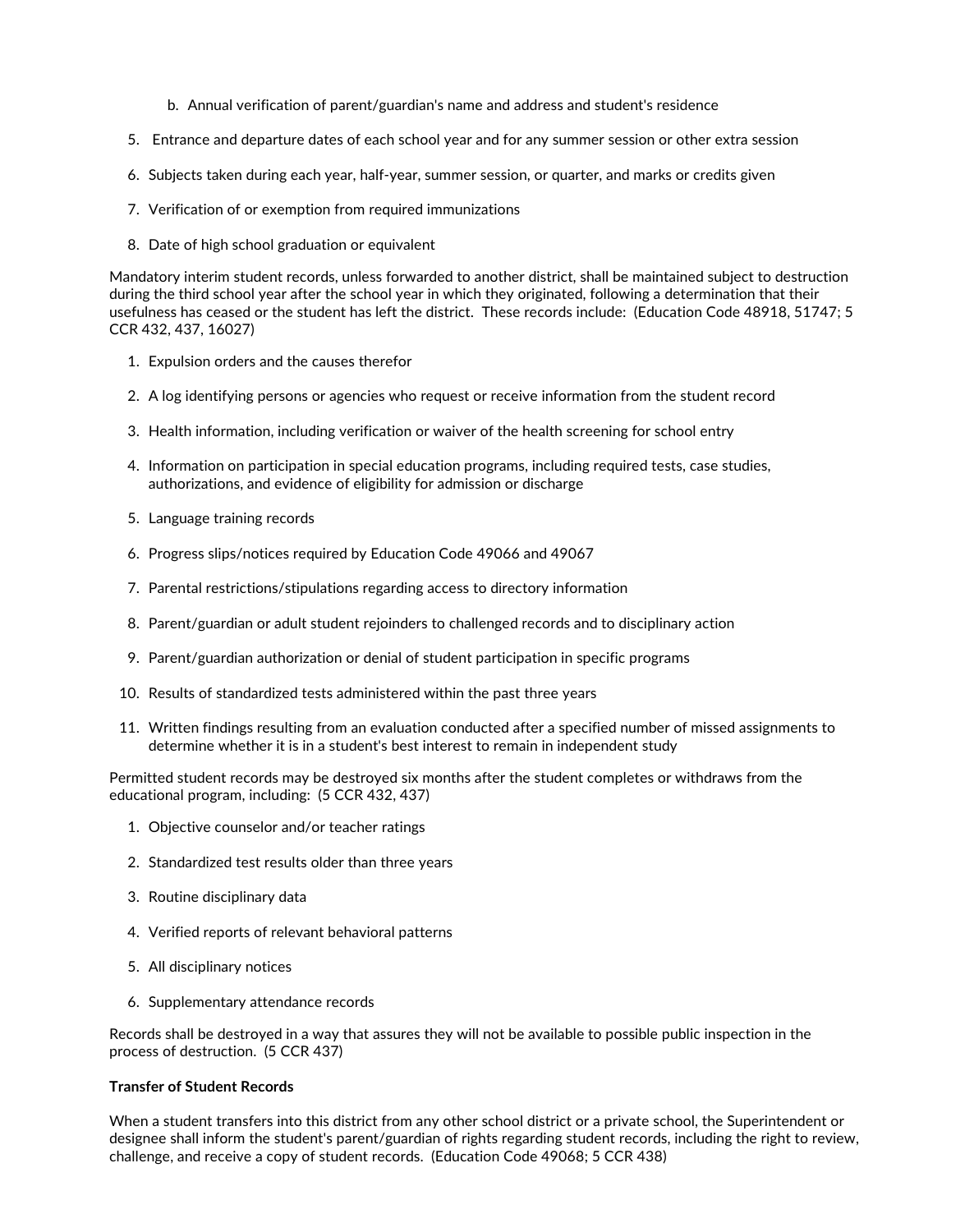When a student transfers into this district from another district, the Superintendent or designee shall request that the student's previous district provide any records, either maintained by that district in the ordinary course of business or received from a law enforcement agency, regarding acts committed by the transferring student that resulted in the student's suspension or expulsion. (Education Code 48201)

When a student transfers from this district to another school district or to a private school, the Superintendent or designee shall forward a copy of the student's mandatory permanent record within 10 school days of the district's receipt of the request for the student's records. The original record or a copy shall be retained permanently by this district. If the transfer is to another California public school, the student's entire mandatory interim record shall also<br>be forwarded. If the transfer is out of state or to a private school, the mandatory interim record Permitted student records may be forwarded to any other district or private school. (Education Code 48918, 49068; 5 CCR 438)

Upon receiving a request from a county placing agency to transfer a student in foster care out of a district school,<br>the Superintendent or designee shall transfer the student's records to the next educational placement wit business days. (Education Code 49069.5)

All student records shall be updated before they are transferred. (5 CCR 438)

Student records shall not be withheld from the requesting district because of any charges or fees owed by the student or parent/guardian. (5 CCR 438)

If the district is withholding grades, diploma, or transcripts from the student because of damage or loss of school property, this information shall be sent to the requesting district along with the student's records.

#### **Notification of Parents/Guardians**

Upon any student's initial enrollment, and at the beginning of each school year thereafter, the Superintendent or designee shall notify parents/guardians and eligible students, in writing, of their rights related to student records. If 15 percent or more of the students enrolled in the district speak a single primary language other than English, then the district shall provide these notices in that language. Otherwise, the district shall provide these notices in the student's home language insofar as practicable. The district shall effectively notify parents/guardians or eligible students with disabilities. (Education Code 49063, 48985; 34 CFR 99.7)

The notice shall include: (Education Code 49063; 34 CFR 99.7, 99.34)

- 1. The types of student records kept by the district and the information contained therein
- 2. The title(s) of the official(s) responsible for maintaining each type of record
- 3. The location of the log identifying those who request information from the records
- 4. District criteria for defining school officials and employees and for determining legitimate educational interest
- 5. District policies for reviewing and expunging student records
- 6. The right to inspect and review student records and the procedures for doing so
- 7. The right to challenge and the procedures for challenging the content of a student record that the parent/guardian or student believes to be inaccurate, misleading, or otherwise in violation of the student's privacy rights
- 8. The cost, if any, charged for duplicating copies of records
- 9. The categories of information defined as directory information pursuant to Education Code 49073
- 10. The right to consent to disclosures of personally identifiable information contained in the student's records except when disclosure without consent is authorized by law
- 11. Availability of the curriculum prospectus developed pursuant to Education Code 49091.14 containing the titles, descriptions, and instructional aims of every course offered by the school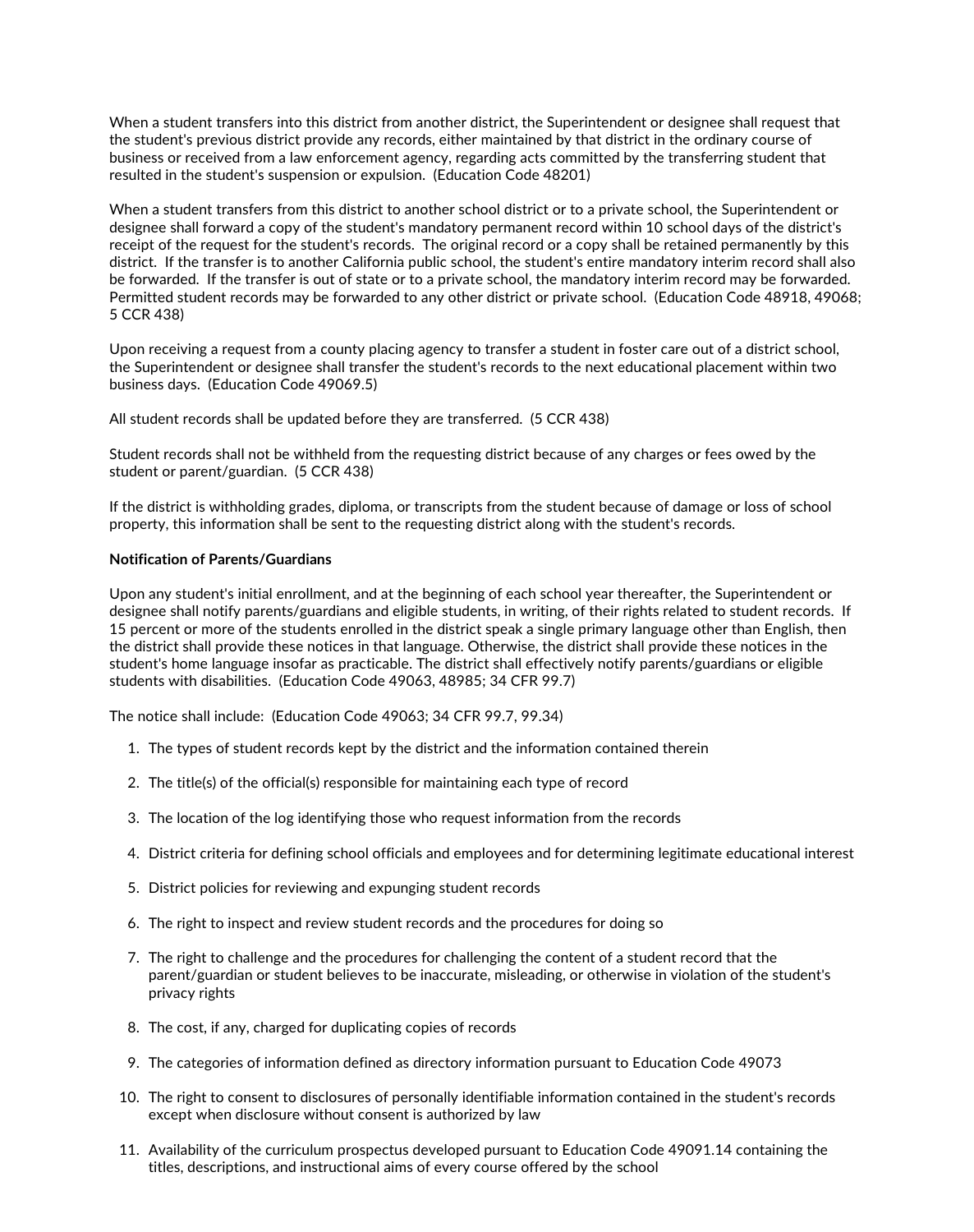- 12. Any other rights and requirements set forth in Education Code 49060-49078, and the right of parents/guardians to file a complaint with the U.S. Department of Education concerning an alleged failure by the district to comply with 20 USC 1232g
- 13. A statement that the district forwards education records to other agencies or institutions that request the records and in which the student seeks or intends to enroll or is already enrolled as long as the disclosure is for purposes related to the student's enrollment

In addition, the annual parental notification shall include a statement that a student's citizenship status, immigration status, place of birth, or any other information indicating national origin will not be released without parental consent or a court order.

## **Student Records from Social Media**

For the purpose of gathering and maintaining records of students' social media activity, the Superintendent or designee shall: (Education Code 49073.6)

- 1. Gather or maintain only information that pertains directly to school safety or student safety
- 2. Provide a student with access to any information that the district obtained from the student's social media activity and an opportunity to correct or delete such information
- 3. Destroy information gathered from social media and maintained in student records within one year after a student turns 18 years of age or within one year after the student is no longer enrolled in the district, whichever occurs first
- 4. Notify each parent/guardian that the student's information is being gathered from social media and that any information maintained in the student's records shall be destroyed as provided in item #3 above. The notification shall also include, but is not limited to, an explanation of the process by which a student or the student's parent/guardian may access the student's records for examination of the information gathered or maintained and the process by which removal of the information may be requested or corrections to the information may be made. The notification may be provided as part of the annual parental notification required pursuant to Education Code 48980.
- 5. If the district contracts with a third party to gather information on a student from social media, ensure that the contract:
	- a. Prohibits the third party from using the information for purposes other than those specified in the contract or from selling or sharing the information with any person or entity other than the district, the student, or the student's parent/guardian
	- b. Requires the third party to destroy the information immediately upon satisfying the terms of the contract, or when the district notifies the third party that the student has turned 18 years of age or is no longer enrolled in the district, whichever occurs first

#### **Updating Name and/or Gender of Former Students**

When a former student submits a state-issued driver's license, birth certificate, passport, social security card, court order, or other government-issued documentation demonstrating that the former student's legal name and/or gender has changed, the district shall update the former student's records to include the updated legal name and/or gender.<br>Upon request by the former student, the district shall reissue any documents conferred upon the former st including, but not limited to, a transcript, a high school diploma, a high school equivalency certificate, or other similar documents. (Education Code 49062.5)

If the former student's name or gender is changed and the requested records are reissued, a new document shall be added to the former student's file that includes all of the following information: (Education Code 49062.5)

- 1. The date of the request
- 2. The date the requested records were reissued to the former student